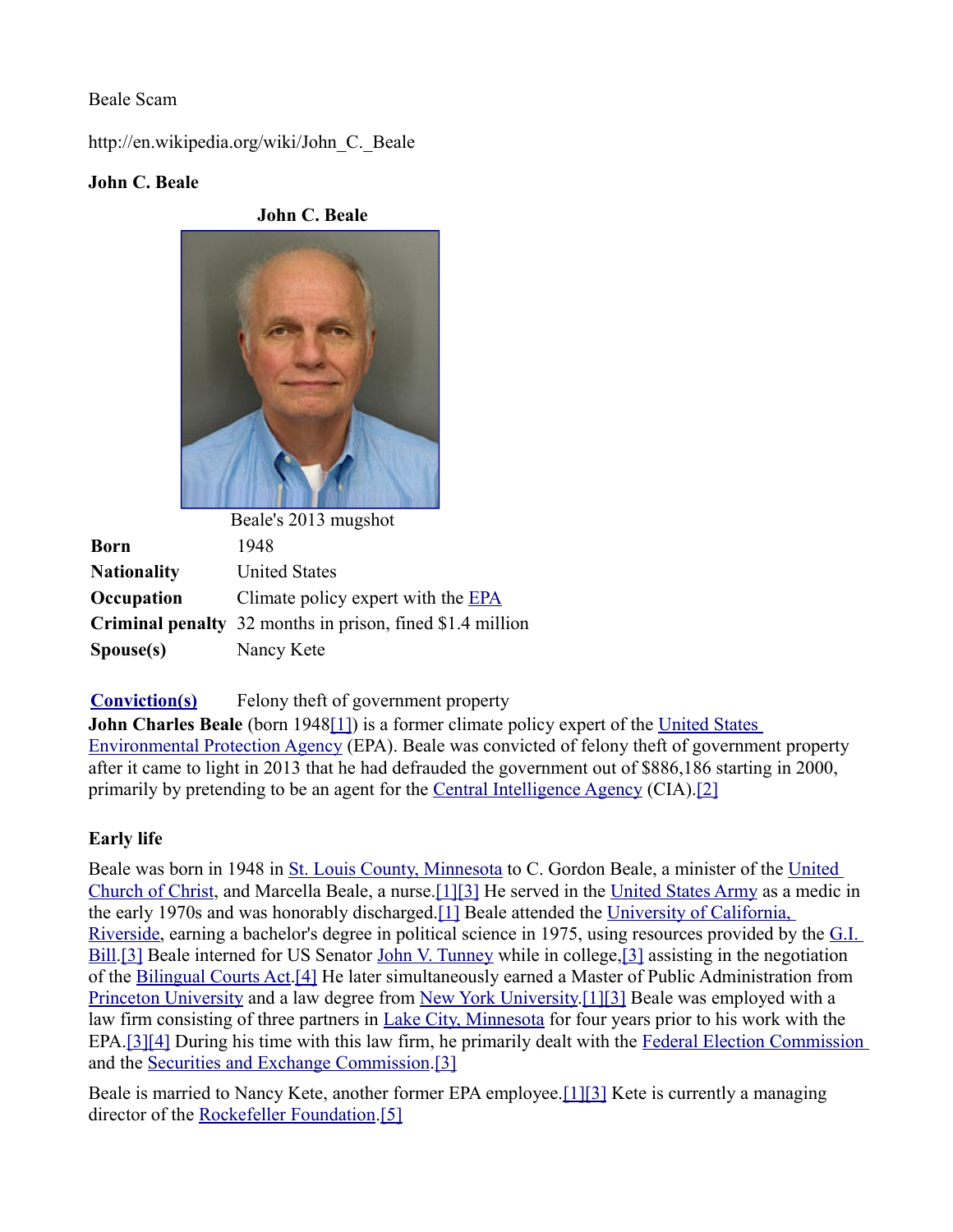#### **EPA work**

In 1987, Beale began working as a part-time consultant for the EPA, full-time in 1988, and a regular federal employee in 1989[.\[4\]](http://en.wikipedia.org/wiki/John_C._Beale#cite_note-dep-4) He was brought on with the EPA primarily through his relationship with Robert Brenner, who was then deputy director of the Office of Air and Radiation at the EPA. Brenner and Beale were classmates together at Princeton[.\[3\]](http://en.wikipedia.org/wiki/John_C._Beale#cite_note-washingtonian-3) Previously, Beale had no experience dealing with environmental issues[,\[4\]](http://en.wikipedia.org/wiki/John_C._Beale#cite_note-dep-4) but was seen as a good negotiator and had some experience dealing with Congress from his internship during college[.\[3\]](http://en.wikipedia.org/wiki/John_C._Beale#cite_note-washingtonian-3) He also expressed that he "always had an interest in environmental issues.["\[4\]](http://en.wikipedia.org/wiki/John_C._Beale#cite_note-dep-4) Beale worked on amendments to the [Clean Air Act,](http://en.wikipedia.org/wiki/Clean_Air_Act_(United_States)) and was widely lauded for his efforts. Twenty-year veteran of the EPA Aron Anthony Golberg noted that Beale was "one of the most capable people whom [he] knew during [his] career"[.\[3\]](http://en.wikipedia.org/wiki/John_C._Beale#cite_note-washingtonian-3) In 1989, Beale was awarded with an EPA Gold Medal for Exceptional Service, its highest honor, for his work on the Clean Air Act amendments. [\[3\]](http://en.wikipedia.org/wiki/John_C._Beale#cite_note-washingtonian-3) In 2000, Beale was given a bonus, consisting of 25% of his annual salary, to be paid out for three  $years.[2][3]$ 

## **Fraud**

The headquarters for the CIA in Langely, Virginia, where Beale reported to spend time.

Given Beale's degree of travel in his work for the EPA, there were rumors that he was a "secret agent". [\[6\]](http://en.wikipedia.org/wiki/John_C._Beale#cite_note-washingtonpost-6) Beginning in 2000, Beale began skipping work on occasional Wednesdays with "D.O. Oversight" noted on his calendar on nine days throughout 2000, and continuing many times until his retirement in 2011[.\[3\]](http://en.wikipedia.org/wiki/John_C._Beale#cite_note-washingtonian-3) In his 2013 deposition, Beale recalled the first time speaking with someone about these skipped days. Beale said that he told Jeffrey Holmstead, then assistant administrator at the Office of Air and Radiation, that Beale was working for the CIA, and that these days were spent working for the CIA's Directorate of Operations (now the [National Clandestine Service\)](http://en.wikipedia.org/wiki/National_Clandestine_Service). Beale would later admit that during these days he was at home reading or exercising[. \[3\]](http://en.wikipedia.org/wiki/John_C._Beale#cite_note-washingtonian-3) [\[4\]](http://en.wikipedia.org/wiki/John_C._Beale#cite_note-dep-4) [\[7\]](http://en.wikipedia.org/wiki/John_C._Beale#cite_note-fiscaltimes-7) In 2002, Beale was given a subsidized parking space because he had led his coworkers to believe that he had contracted malaria during the Vietnam War. Beale held the space until June 2005, costing a total of \$8,000. He in fact never had malaria, and did not serve in Vietnam[.\[7\]](http://en.wikipedia.org/wiki/John_C._Beale#cite_note-fiscaltimes-7) Beale was familiar with the symptoms of the disease from his time as medic in the army, treating soldiers in the United States[. \[2\]](http://en.wikipedia.org/wiki/John_C._Beale#cite_note-justice-2) [\[3\]](http://en.wikipedia.org/wiki/John_C._Beale#cite_note-washingtonian-3) [\[8\]](http://en.wikipedia.org/wiki/John_C._Beale#cite_note-nbcnews-8) From 2005 to 2007, Beale claimed to be working on an EPA research project and drew \$57,235 in travel expenses to Los Angeles, where he was in fact visiting family in nearby Bakersfield. The travel expenses covered first-class flights and stays in high-end hotels[. \[2\]](http://en.wikipedia.org/wiki/John_C._Beale#cite_note-justice-2) [\[9\]](http://en.wikipedia.org/wiki/John_C._Beale#cite_note-politico-9) For a period of six months in 2008, Beale did not report to work for the EPA under the guise of his CIA work, but continued to draw his salary from the EPA[.\[2\]](http://en.wikipedia.org/wiki/John_C._Beale#cite_note-justice-2) Beale retired from the EPA in 2011, throwing a boat party on the [Potomac River](http://en.wikipedia.org/wiki/Potomac_River) in September that was attended by his boss, [Gina McCarthy,](http://en.wikipedia.org/wiki/Gina_McCarthy) now the administrator of the EPA. Despite the retirement, Beale continued to draw his salary, and the temporary bonus that was supposed to cease in 2003 continued to be paid through 2013[. \[2\]](http://en.wikipedia.org/wiki/John_C._Beale#cite_note-justice-2) [\[8\]](http://en.wikipedia.org/wiki/John_C._Beale#cite_note-nbcnews-8) By the time of his retirement, Beale was the highest paid employee in the EPA, making more than administrator McCarthy[. \[7\]](http://en.wikipedia.org/wiki/John_C._Beale#cite_note-fiscaltimes-7) [\[8\]](http://en.wikipedia.org/wiki/John_C._Beale#cite_note-nbcnews-8)

## **Discovery and conviction**

In November 2012, an EPA [HR](http://en.wikipedia.org/wiki/Human_resources) employee discovered that Beale was still drawing his salary and temporary bonus following his retirement, and brought the issue to the attention of Gina McCarthy. McCarthy exchanged several emails with Beale about the issue, to which he responded that he was still engaged in work with the CIA. In late December 2012, a [Homeland Security](http://en.wikipedia.org/wiki/United_States_Department_of_Homeland_Security) employee that worked as the liaison for the EPA to the intelligence community made contact with Beale, saying that they had no record of Beale ever having worked for the CIA[. \[3\]](http://en.wikipedia.org/wiki/John_C._Beale#cite_note-washingtonian-3) [\[4\]](http://en.wikipedia.org/wiki/John_C._Beale#cite_note-dep-4) On January 7, 2013, McCarthy met with Beale at her office, detailing that the EPA would require documentation of Beale's work with the CIA. Beale